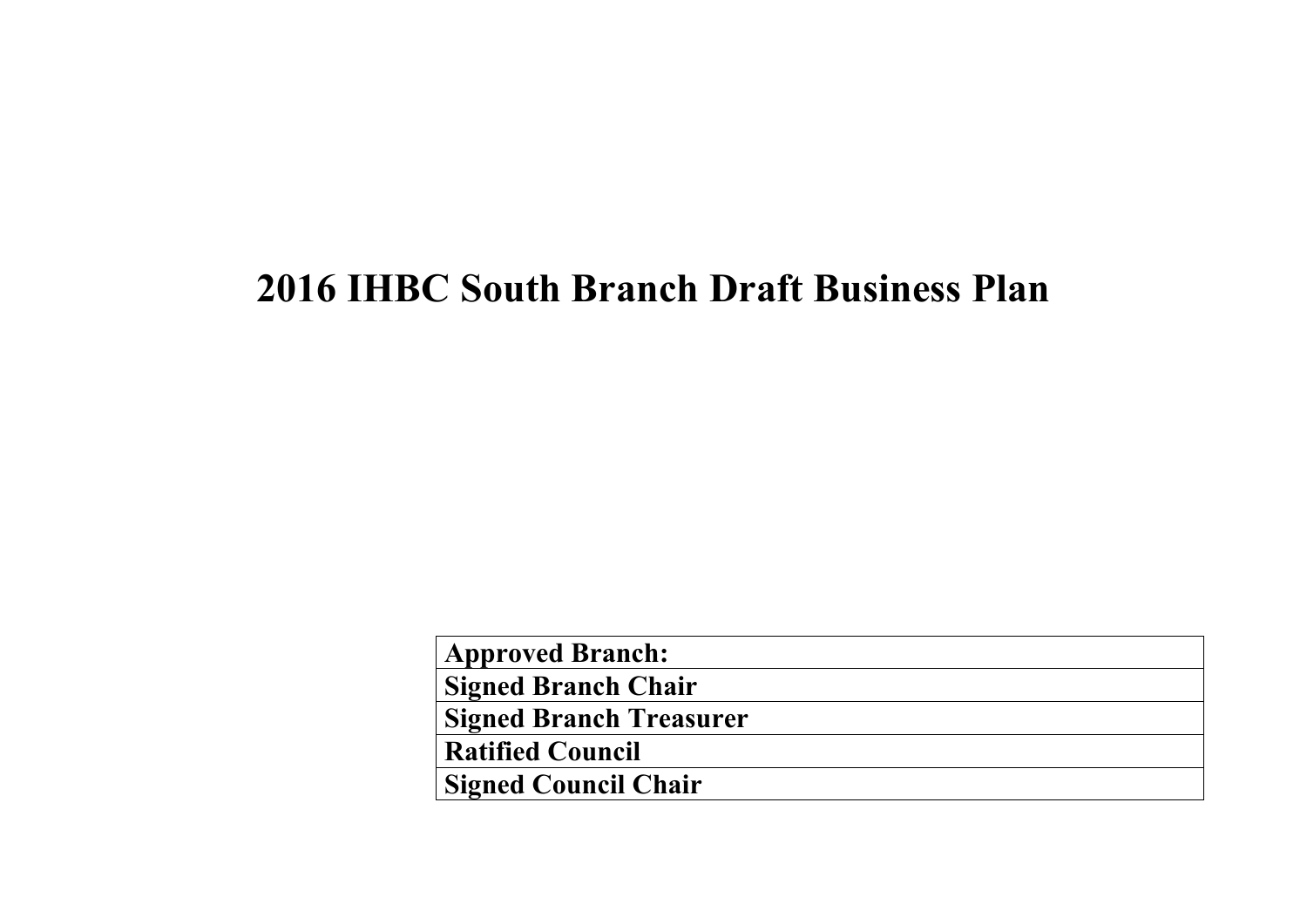## **2016 Objectives**

- To continue to run an active IHBC Branch with 4 South Branch Meetings in 2016.
- Develop and run 4 key events as shown on the following activity schedule.
- The South Branch Committee continues to feel that running subsidised training and CPD events at a reduced cost are the most effective use of the modest resources available. To this end we plan to utilise any surplus funds to benefit as many IHBC members as possible by subsidising some of our more popular 2016 / 2017 events to make such things either more affordable to IHBC members or to improve the quality of what can be offered.

## **South Branch Committee**

| <b>Branch Chair</b>            | Jonathan Clarke       |
|--------------------------------|-----------------------|
| Council Branch Rep             | Julia Foster          |
| Treasurer                      | David Birkett         |
| Branch and Professions Liaison |                       |
| (As wells as Council+ Rep)     | Alison Davidson       |
| Secretary                      | Marian Miller         |
| Oxfordshire Rep                | Sarah Homer           |
| Buckinghamshire Rep            | Peter Cross           |
| Berkshire Rep                  | Gill Butler           |
| <b>Publicity Co-ordinator</b>  | Stephen Appleby       |
| <b>Committee Members</b>       | Morweena Breen-Haynes |
| <b>Kevin Stubbs</b>            |                       |
| Emilia McDonald                |                       |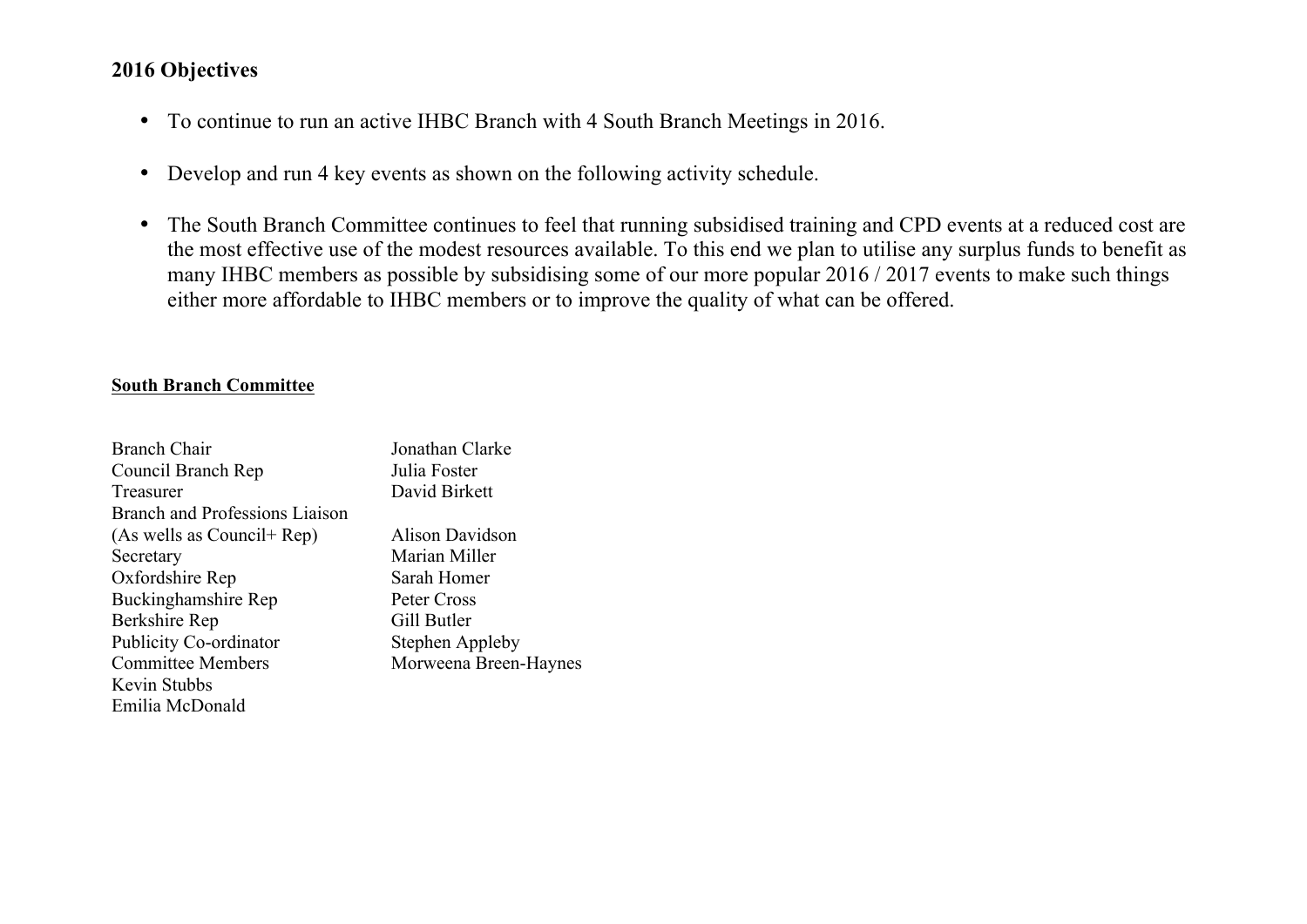| <b>IHBC South Branch Balance End Sept 2015</b>                        | £ 1,251.94 |  |  |  |
|-----------------------------------------------------------------------|------------|--|--|--|
| <b>Reserves held by IHBC National Office</b>                          |            |  |  |  |
|                                                                       |            |  |  |  |
| <b>Estimated Income</b>                                               |            |  |  |  |
| From Events in 2016                                                   | £ $1,000$  |  |  |  |
| <b>Standard Central Funds Branch Allocation</b>                       | £500       |  |  |  |
| <b>Total Income</b>                                                   | £1,500     |  |  |  |
|                                                                       |            |  |  |  |
|                                                                       |            |  |  |  |
| <b>Estimated Expenditure:</b>                                         |            |  |  |  |
| Branch Events (see next page)                                         | $-£2,650$  |  |  |  |
| Other Miscellaneous Expenses                                          | $-E$ 250   |  |  |  |
| <b>Total Expenditure</b>                                              | $-£2,900$  |  |  |  |
|                                                                       |            |  |  |  |
| <b>Excess of expenditure over income</b>                              | $-£1,400$  |  |  |  |
| <b>Estimated IHBC South Bank Balance Dec 2016</b>                     | £ 1,250    |  |  |  |
| <b>Total Additional 2016 Funding sought from IHBC National Office</b> |            |  |  |  |